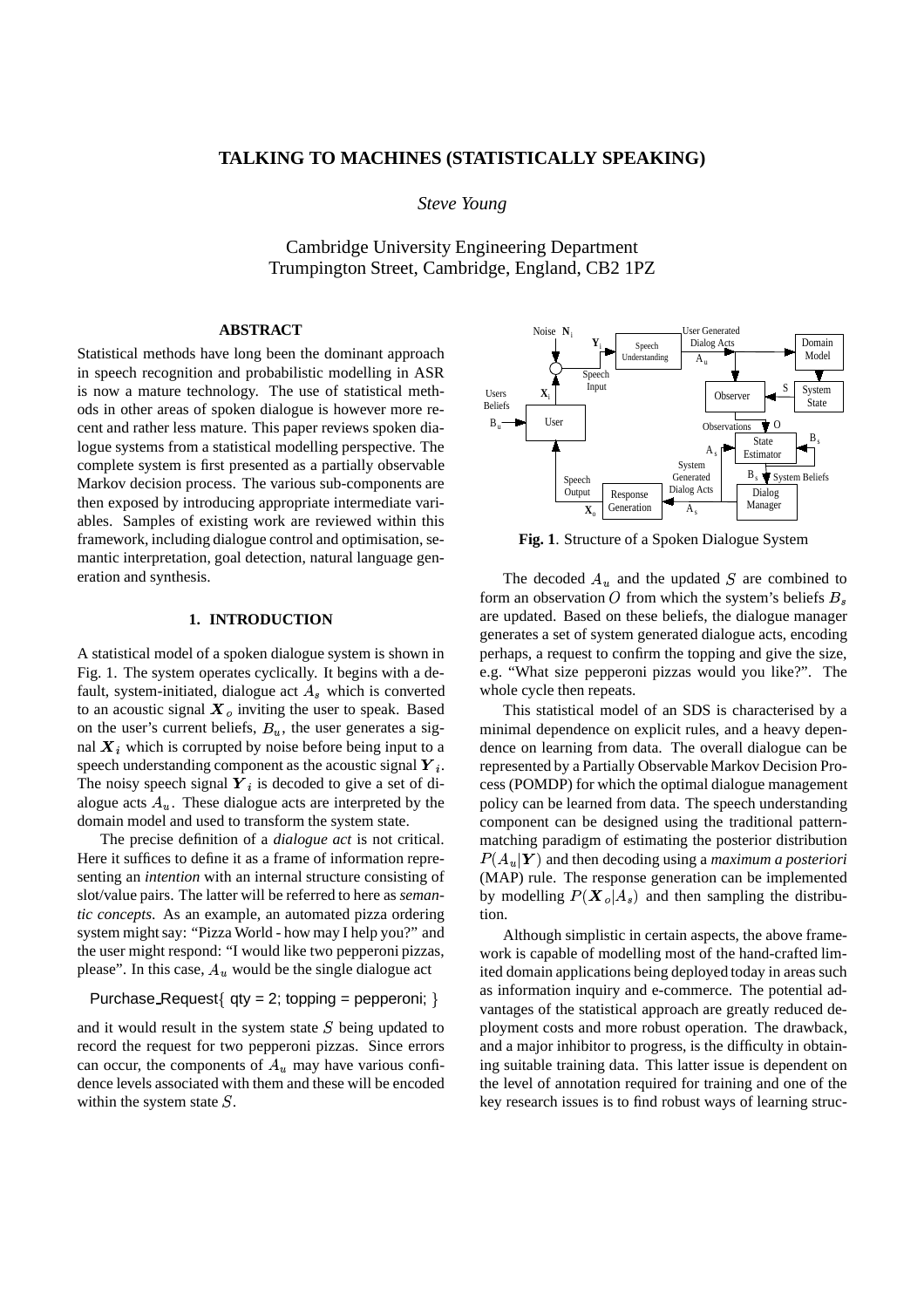

**Fig. 2**. MDP Representation of a Dialogue System

ture from unannotated and partially annotated data. The following sections explore these issues in more detail.

#### **2. DIALOGUE MANAGEMENT AND CONTROL**

As indicated in the preceding introduction, a spoken dialogue system can be regarded as a Markov Decision Process and reinforcement learning used to find optimal dialogue management policies. Early work in this area was pioneered by Pieraccini and Levin [1, 2]. They modelled an SDS as a fully observable MDP in which the user and the speech understanding component were combined to form a single system represented by a transition function  $P(S_t|S_{t-1}, A_{t-1})$ where  $S_t$  is the system state and  $A_t$  is the action applied to the system at time t (see Fig. 2). In an SDS,  $A_t$  is a set  $\overline{a}$ of system dialogue acts  $A_s$  determined by a policy function  $\pi(S_t)$ . The combination of action and state at time t determines the expected *immediate reward* %'&(\*) % ! and the goal is to find the policy which maximises the *total reward*  $R_0$  where  $R_t = \sum_{\tau=t}^{T-1} r_{\tau+1}$ . The immediate rewards can be selected to meet any dialogue design criteria but commonly a small negative reward is given at each dialogue turn. A larger positive reward is then given on completing successfully and a corresponding negative reward is given for completing unsuccessfully. Thus, the system is motivated to succeed and complete the dialogue as quickly as possible.

This model fits the classic framework of reinforcement learning (see [3] for a good introduction). All solution methods depend on finding the value function

$$
V^{\pi}(S) = E_{\pi} \{ R_t | S_t = S \}
$$
 (1)

For any state  $S$ , this function gives the expected value of reward if the dialogue proceeds to the terminal state using policy  $\pi$ . Even more useful is the closely related function

$$
Q^{\pi}(S, A) = E_{\pi} \{ R_t | S_t = S, A_t = A) \}
$$
 (2)

which gives the expected value of reward if action  $A$  is taken from state S. If this Q function is known, then the policy  $\pi'$ determined by

$$
\pi'(S) = \operatorname{argmax}_{A} Q^{\pi}(S, A)
$$
 (3)

is guaranteed to be better or equal to  $\pi$ . This provides a basis for policy optimisation. If the system transition function is known, then  $Q$  can be found by dynamic programming using an update rule of the form

$$
Q(S, A) \leftarrow r(S, A) + \sum_{S'} P(S'|S, A) \max_{A'} Q(S', A') \quad (4)
$$

If the transition function is not known, then methods based on sampling actual dialogues can be used. In particular, *temporal difference learning* is a technique in which the Q function is updated after every dialogue turn  $(S, A) \rightarrow$  $(S', A')$  by comparing the actual one-step reward with the reward predicted by the  $Q$  function

$$
Q(S, A) \leftarrow Q(S, A) + \alpha [r(S, A) + Q(S, A) - Q(S', A')]
$$
 (5)

where  $\alpha$  determines the learning rate. In order to ensure that  $Q$  is considered over all reasonable combinations of  $(S, A)$ , it is necessary to allow the dialogue to deviate from the optimal policy occasionally. This is commonly done by adopting a stochastic  $\epsilon$ -soft policy. For each pair  $(S, A)$ , let  $A^* = \text{argmax}_A \{Q(S, A)\}\$ then

$$
\pi(S, A) = \begin{cases}\n1 - \epsilon + \epsilon/|\mathcal{A}(S)| & \text{if } A = A^* \\
\epsilon/|\mathcal{A}(S)| & \text{otherwise}\n\end{cases}
$$
\n(6)

where  $A(S)$  is the set of all actions possible from state S. This policy is designed to mostly follow the locally optimal policy but to occasionally explore with probability  $\epsilon/|{\cal A}(S)|$ a non-optimal action. As  $\epsilon \to 0$ , then the soft policy hardens to the optimal deterministic policy [4].

Comparing Fig. 2 with the dialog system shown in Fig. 1, it can be seen that some extensions are needed in order to handle a realistic dialogue within the MDP framework. In particular, complete knowledge of the system state is unrealistic since firstly, the full system state  $S$  will typically be intractably large and must therefore be approximated.<sup>1</sup>

Secondly, the user's beliefs cannot be directly observed and must therefore be inferred. Thus, in practice a dialogue system must base its management strategy on incomplete data. Fig. 1 shows how the framework of a Partially Observable Markov Decision Process (POMDP) allows this to be done. The system's beliefs  $B_s$  are represented by a finite (and computationally tractable) set of states which encode the most pertinent information relevant to managing the dialogue. The observation vector  $O$  is derived from a combination of the user's most recent dialogue acts  $A_u$  and the system state  $S$ , and it encapsulates the evidence needed to update and maintain the system beliefs  $B_s$  as accurately as possible.

Unfortunately, policy optimisation for a POMDP is much more complex than for an MDP. In a POMDP, a belief state

<sup>&</sup>lt;sup>1</sup>Note that the system state S must encode all relevant history plus all system variables. Even the most simplistic implementation of the example pizza dialogue would require several thousand states.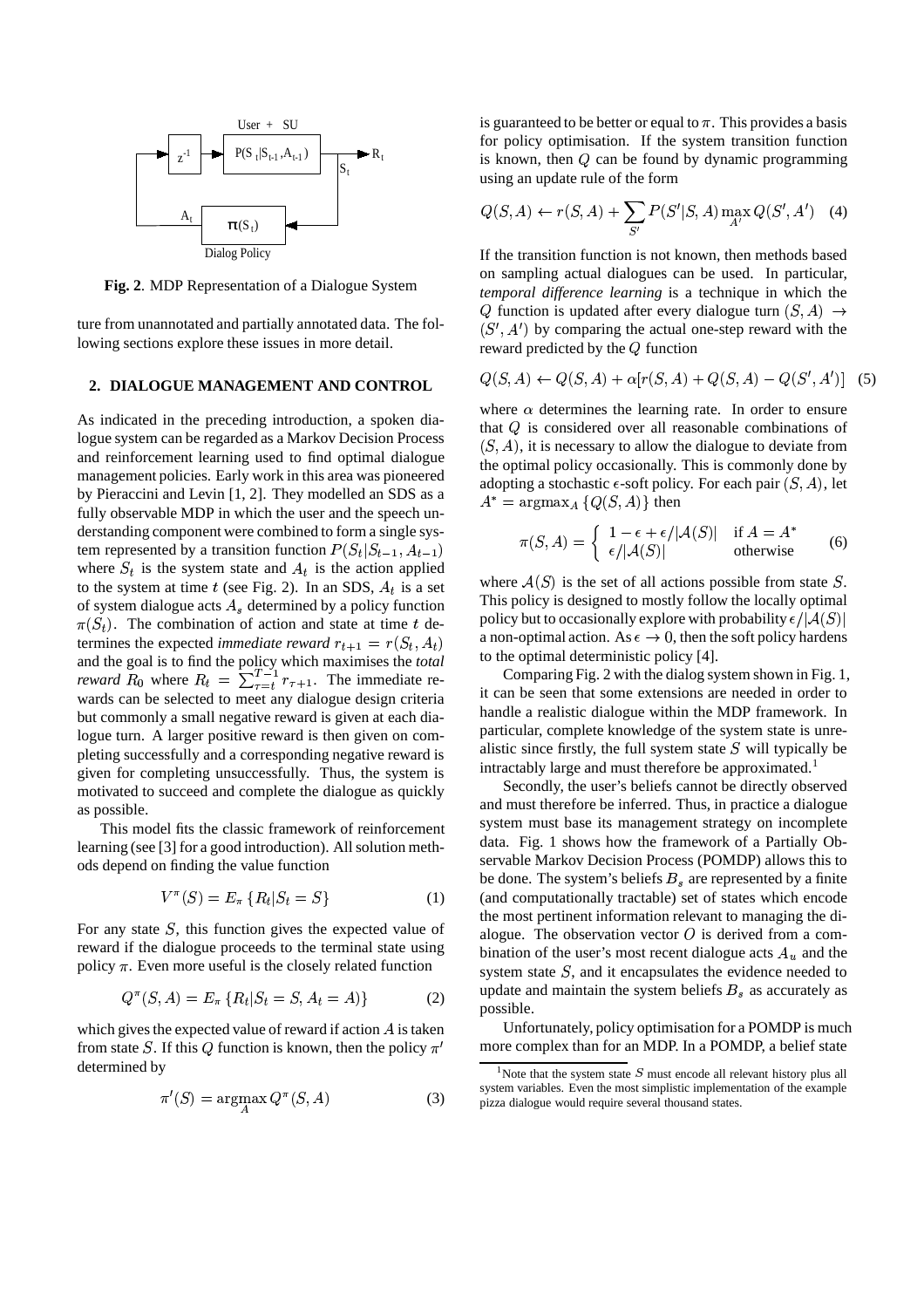is a distribution over the underlying state set and is therefore a continuous variable. Value functions over belief states are linear combinations of value functions over states

$$
V^{\pi}(B) = \sum_{S} B(S) . V^{\pi}(S) \tag{7}
$$

Thus, each belief value function becomes a hyperplane in belief space and choosing the optimal policy involves finding, at each step, the hyperplane with the maximum value at any belief point. Although beliefs are not discrete and can therefore not be enumerated, it turns out that belief states can be partitioned into regions which share the same optimal policy. This leads to a number of algorithms for policy optimisation [5, 6]. Unfortunately, however, all current exact algorithms are effectively computationally intractable for all but very small state sets.

Thus, whilst the MDP framework appears to provide a sound basis for modeling spoken dialogues statistically, in practice, substantial compromises must be made in order to apply it. If the state space is too large, all methods become intractable. If the state space is pruned in the simple MDP case, the system becames non-Markovian and it can take no account of uncertain interpretation of the user's beliefs. If the POMDP framework is used, user uncertainty can be accounted for, but the supportable state space is even smaller. In all cases, the difficulty of collecting sufficient training data is acute, especially since changing the policy or the state/space can require a complete new set of data.

Despite the difficulties, progress is being made. Walker *et al* have modelled several real systems using simple MDPs, made tractable by reducing the state space to focus on characteristics of specific interest such as the prompt type and the confirmation type [7, 8]. They use training data collected from live use of the SDS running a random policy designed to explore the state-action space. They were able to obtain significant improvements in reward measure and they were also able to improve ASR performance by discovering more finely tuned strategies for interpreting confidence measures.

One limitation of the approach taken by Walker *et al* is that they were forced to fix the state-space in advance before collecting data. Scheffler and Young avoided this problem by adopting a two stage approach[9, 10]. Firstly, they trained a user simulation model using data obtained with a prototype dialogue system. Secondly, they performed policy optimisation using synthetic data generated by the user model. Like Walker *et al*, they also used a cut-down statespace, but following [11] they found that the use of elligibility traces can compensate somewhat for the non-Markovian behaviour of the resulting system.

Roy *et al* have studied simple robot dialogues within the POMDP framework. They used the ASR output directly as the observations and avoided the intractability of

finding exact solutions by using an approximation known as Augmented MDPs[12]. This approximation essentially ranks belief vectors based on the most likely state and the entropy of the belief state. They found that using a POMDP framework led to better behaviour when recognition errors occurred. Zhang *et al* have also used POMDPs to provide robustness against errors [13]. They studied a system with 40 states, 15 actions and 25 observations and compared performance of a grid-based POMDP policy optimisation compared to various augmented MDPs. They found that the POMDP version consistently yielded better solutions suggesting that finding more efficient POMDP-based frameworks for SDS is a worthwhile way forward.

#### **3. SPEECH UNDERSTANDING**

Referring back to Fig. 1, the goal of the speech understanding component is to convert each input speech waveform  $\boldsymbol{Y} = \boldsymbol{Y}_i$  into a set of dialogue acts  $A_u = \{a_1, a_2, \ldots\}$ given the current beliefs about the dialogue state  $B_s$  i.e. we seek

$$
\hat{A}_u = \underset{A_u}{\arg \max} P(A_u | \mathbf{Y}, B_s)
$$
\n
$$
= \underset{A_u}{\arg \max} P(\mathbf{Y} | A_u, B_s) P(A_u | B_s) \qquad (8)
$$

To solve this it is convenient to identify the word sequence  $W$  carried by  $Y$ 

$$
P(\mathbf{Y}|A_u, B_s) = \sum_W P(\mathbf{Y}, W|A_u, B_s)
$$
  

$$
\approx \max_W P(\mathbf{Y}|W, A_u) P(W|A_u, B_s) \quad (9)
$$

Substituting equation 9 into 8 and making reasonable dependence assumptions gives

$$
\hat{A}_u = \arg \max_{A_u} \left\{ \max_W \left\{ P(\boldsymbol{Y}|W) - P(W|B_s)P(A_u|W,B_s) \right\} \right\} \tag{10}
$$

A suboptimal sequential solution to equation 10 can be achieved by first solving

$$
\hat{W} = \underset{W}{\arg\max} \left\{ P(\boldsymbol{Y}|W)P(W|B_s) \right\} \tag{11}
$$

and then solving

$$
\hat{A}_u = \arg \max_{A_u} \left\{ P(A_u | \hat{W}, B_s) \right\} \tag{12}
$$

Equation 10 emphasises the fact that the common practice of factoring the speech understanding problem into a two stage process is suboptimal and the use of a word lattice in place of the single best string  $\hat{W}$  should be preferred. In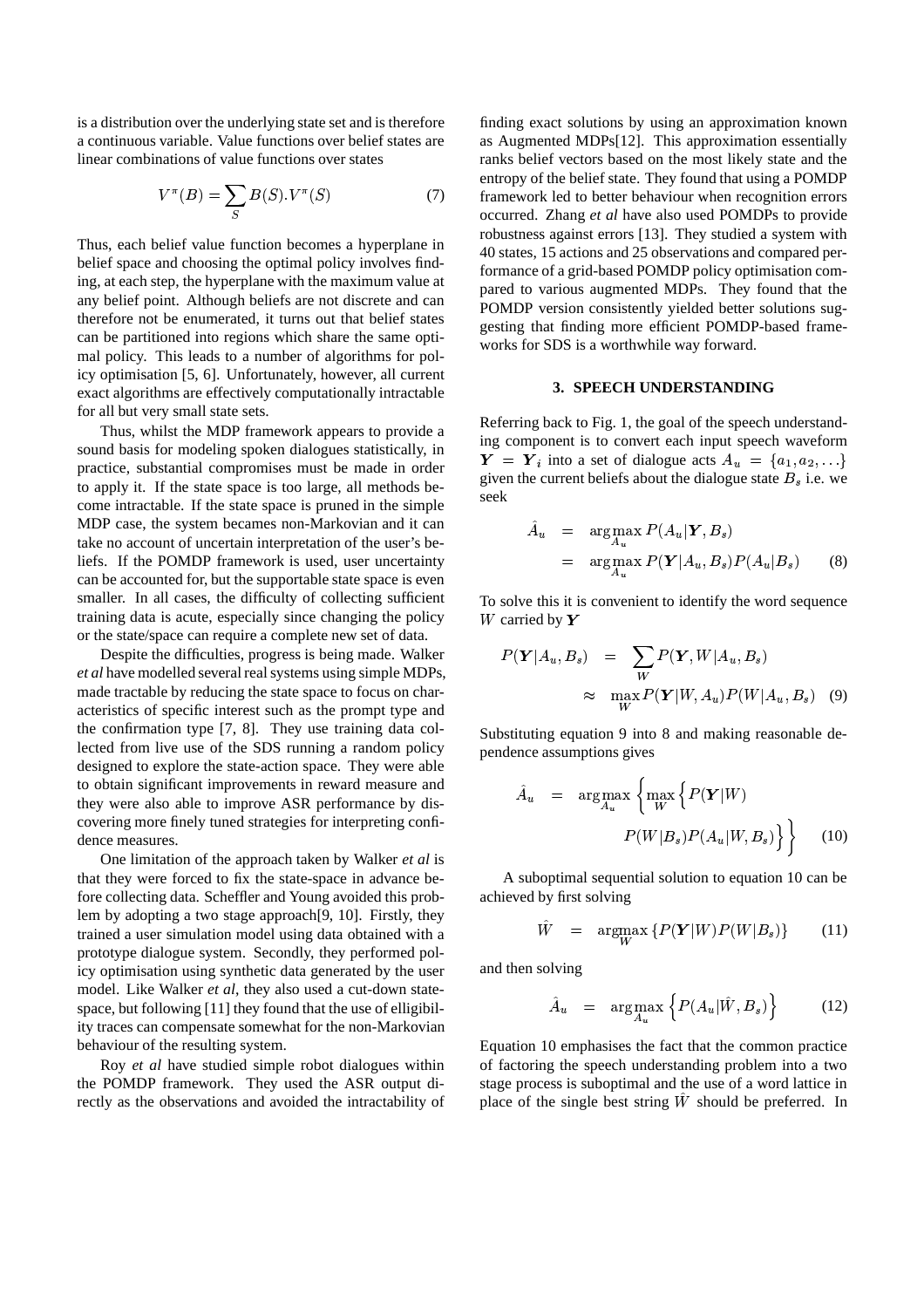

**Fig. 3**. Speech Understanding

both stages, the dependence on dialogue state  $B_s$  is clearly shown. This indicates that there are potential benefits from making the recogniser's language model dependent on the dialogue context[14, 15] and that the dialogue state is crucial for handling ambiguity and identifying underspecified dialogue acts.

In order to evaluate equation 12, it is convenient to introduce another intermediate representation

$$
P(A_u | \hat{W}, B_s) = \sum_C P(A_u | C, B_s) P(C | \hat{W}, B_s) \quad (13)
$$

where  $C$  represents the set of semantic concepts encoded within the word sequence  $W$ . Decoding sequentially (and again suboptimally) gives under the second control of the second control of the second control of the second control of the second control of the second control of the second control of the second control of the second control of the second control

$$
\hat{C} = \underset{C}{\arg\max} \left\{ P(C|\hat{W}, B_s) \right\} \tag{14}
$$

and

$$
\hat{A}_u = \arg \max_{A_u} \left\{ P(A_u | \hat{C}, B_s) \right\} \tag{15}
$$

Equation 14 represents the process of semantic decoding and equation 15 represents the process of combining the system's beliefs with the decoded semantics to find the most likely dialogue acts. The combination of equations 11, 14 and 15 represent the complete decoding chain for speech understanding and it is illustrated in Fig. 3.

The benefits of using a statistical approach for the word recognition component are well-established and require no further discussion here (see [16, 17] for recent reviews). However, the statistical approach to semantic decoding and dialogue act detection are less well-developed.

#### **4. SEMANTIC DECODING**

Semantic decoding in conventional limited domain SDS typically depend on a semantic template grammar and some form of robust parser to extract the required semantic concepts[18, 19, 20]. For example, an utterance such as "I would like two pepperoni pizzas please" might yield the parse shown in Fig. 4 where semantic rules such as "PIZZA  $\rightarrow$  [QTY] [TOPPING] pizza[s]" have been used to represent phrasal structure. These rules are domain specific and often require many iterations of user-testing before they achieve adequate coverage.



**Fig. 4**. Example Semantic Parse Tree

 $\hat{W}, B_s$  (13) gle discrete concept label c [21, 22]. In the example, "two" The statistical approach to semantic decoding attempts to solve equation 14 directly without any explicit requirement to produce a parse tree. Thus, in the example, extraction of the semantic concepts qty=2; topping=pepperoni is all that is required<sup>2</sup>. This suggests an approach in which each word  $w$  in an utterance  $W$  is simply tagged with a sinwould be tagged with QTY and "pepperoni" with TOPPING. Irrelevant words are tagged with a dummy marker and subsequently discarded.

> Under this model of semantic decoding, equation 14 can be rewritten as  $3^3$

$$
\hat{C} = \underset{C}{\text{argmax}} \left\{ P(\hat{W}|C)P(C|B_s) \right\} \tag{16}
$$

$$
\approx \operatorname*{argmax}_{C} \left\{ \prod_{t=1}^{T} P(w_t | w_{t-1} \dots w_{t-n+1}, c_t) \right\}
$$

$$
P(c_t | c_{t-1} \dots c_{t-m+1}, B_s) \right\}
$$
(17)

In equation 16,  $P(C|B<sub>s</sub>)$  is often referred to as the *semantic model* and  $P(W|C)$  is referred to as the *lexical model*. The sequence of concepts  $c_1 \dots c_T$  is modelled as an m-gram conditioned on the current system beliefs and the words are modelled as an n-gram conditioned on the semantic concepts  $c_t$ . If  $m = 2$  and  $n = 1$ , the result is a conventional 1st order Markov model with states labelled by semantic concepts and transitions given by the concept bigram probabilities.

As Levin and Pieraccini demonstrated in the 1994 ATIS evaluations [23], this *flat* model of semantic decoding can give surprisingly good results. However, the left-right structure does not allow any hierarchical grouping of the concepts and this weakens the predictive power of the model

 $2$ Note however that in practice the sequential processing model shown in Fig. 3 may require the set of semantic concepts to be extended beyond simple domain action/entity arguments. For example, IWANT in Fig. 4 might be retained as a semantic concept in order to assist in the subsequent decoding of the relevant dialogue act.

<sup>&</sup>lt;sup>3</sup>In practice start and end sentence markers are used to enable prediction of the first word and last word of the sentence. This detail is omitted here for clarity.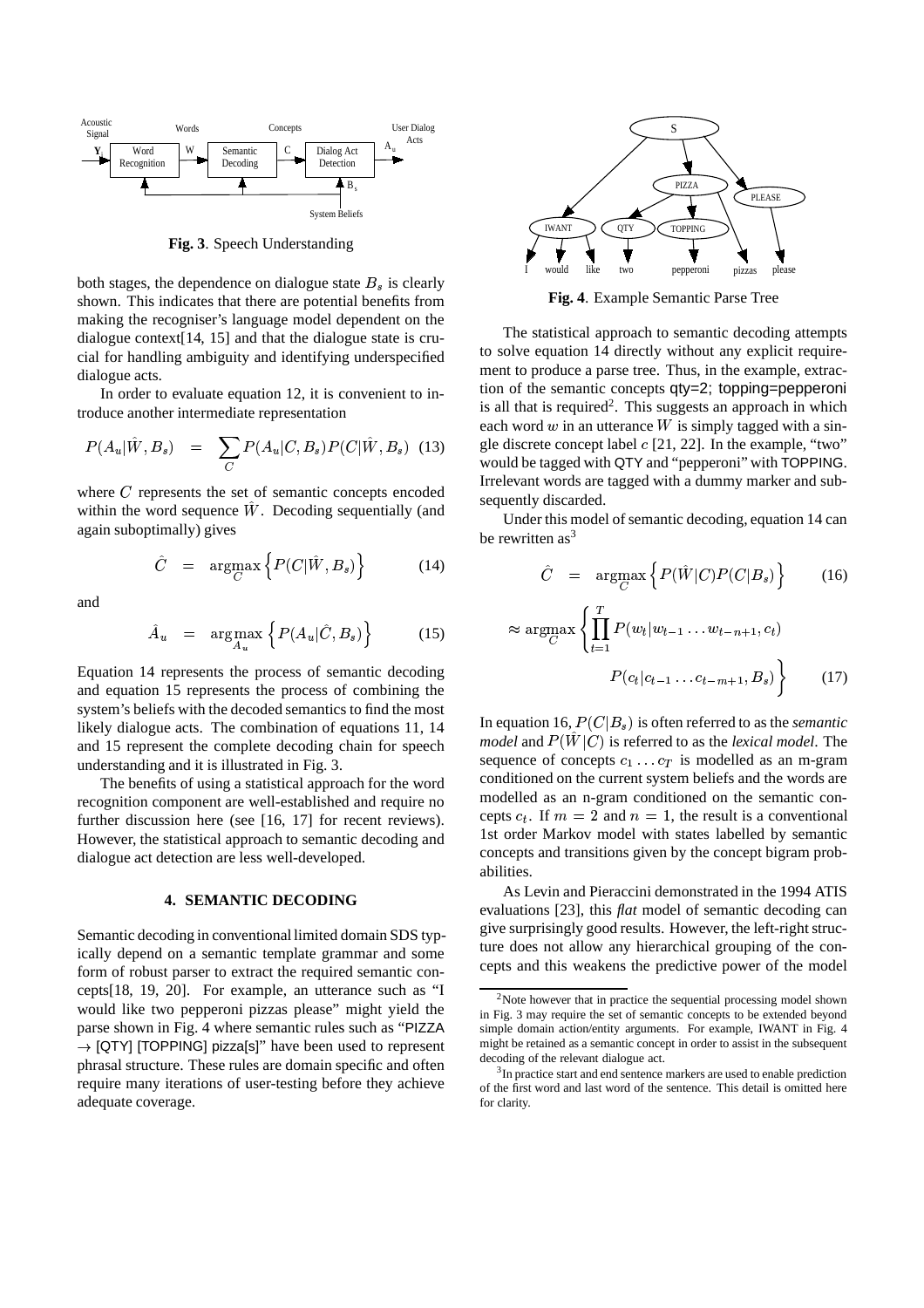since adjacent symbols are only weakly coupled. Furthermore, the expressive power is limited by its inability to represent nested structures.

The representational power of the flat concept model can be extended by converting the simple finite state transition network underlying the HMM into a recursive transition network such that any concept-state can itself be a finite state network[24]. This so-called *Hidden Understanding Model (HUM)* extends the class of supported languages from regular to context-free. To apply the HUM, a modified version of the Earley parsing algorithm is used [25] which generates the sequence of concepts  $C_1^{\mathcal{Q}} = c_1 \cdot c_Q$  or *parse path* corresponding to a depth-first scan of the entire parse tree. In this case, the probabilities of the semantic and lexical models are computed in an efficient interleaved manner as

$$
P(C_1^Q) = \prod_{q=1}^Q \left\{ \begin{array}{ll} P(c_q|c_{q-1}, c*) & \text{if } c \ast \in \text{SemModel} \\ P(w_q|w_{q-1}, c*) & \text{if } c \ast \in \text{LexModel} \end{array} \right. \tag{18}
$$

where  $c*$  denotes the concept corresponding to the current model along the parse path where both the semantic and lexical models are context-dependent bigrams.

The key problem in building a model for semantic decoding is providing suitable training data since, in general, large quantities of fully annotated tree-bank data will not be available for every (or even most) applications. The ideal semantic model will therefore have the following properties

- powerful enough to capture the necessary semantic structures
- training data easily generated by the dialogue designer
- cost of producing the training data less than the cost of hand-crafting a semantic grammar

In some sense, the two models above represent opposite ends of the spectrum. The flat model of Pieraccini and Levin can be adapted to work with relatively simple training data annotations (e.g. an unaligned list of semantic tags). However, the representational power of the flat model is not generally adequate. On the other hand, the hierarchical HUM of Miller *et al* requires fully annotated tree-bank data. Any attempt to use simpler annotations and let EM discover the hidden structure are very unlikely to work since there are far too many degrees of freedom in an unrestricted context free model [26].

The way forward is therefore likely to be a compromise. It seems reasonable that the training data should be annotated with the corresponding dialogue acts (or equivalent semantic schema) since this type of data is relatively straightforward for the dialogue designer to produce and it can legitimately be regarded as part of the application de-



**Fig. 5**. Right Branching Parse Tree

sign process<sup>4</sup>. The goal of the training algorithm is then to learn to associate words and phrases with particular schema elements.

Wang and Acero have recently demonstrated the viability of this approach using a combination of grammar templates derived automatically from semantic schema and constraint-based parsing [27, 28]. Their basic idea is to use the schema to generate a set of high-level grammar rules. The key informational items in the schema are augmented with optional pre- and post- modifers. A robust parser then scans the training data and associates phrases with the key informational items, associating words with the modifiers as a side-effect. These modifier-word associations fill out the grammar with the required lower level rules. Semantic decoding can also be viewed as an information extraction task. In [29], Chelba and Mahajan describe how a structured language model [30] intialised on general treebank data can be trained for a specific SDS. Essentially this approach is similar to Wang and Acero in that a two level grammar is learnt. The high level is derived from the semantic schema and then used as constraints to parse the training data and learn the lower slot level grammar rules.

An alternative to using automatically inferred grammar templates to provide the needed constraints, is to restrict the underlying formalism. For example, limiting a stochastic grammar to be strictly right-branching leads to a model for which EM-based parameter estimation is tractable[31]. The parse tree for the example sentence is shown in Fig. 5. Note that although the right-branching constraint forces somewhat unnatural dominence relationships, the essential phrase structure can still be maintained. Unlike the general hierarchical model, this probabilistic model is well-suited to left-right decoding. Since each partial path covering  $w_1...w_t$ contains exactly the same number of probabilities, paths can be compared directly without normalisation and pruning. Compared to the general SCFG model, the effective statespace and model size is much reduced.

Finally, note that since all of the above methods lead to

<sup>4</sup>Essentially this was the approach taken in ATIS where SQL queries were provided for all training utterances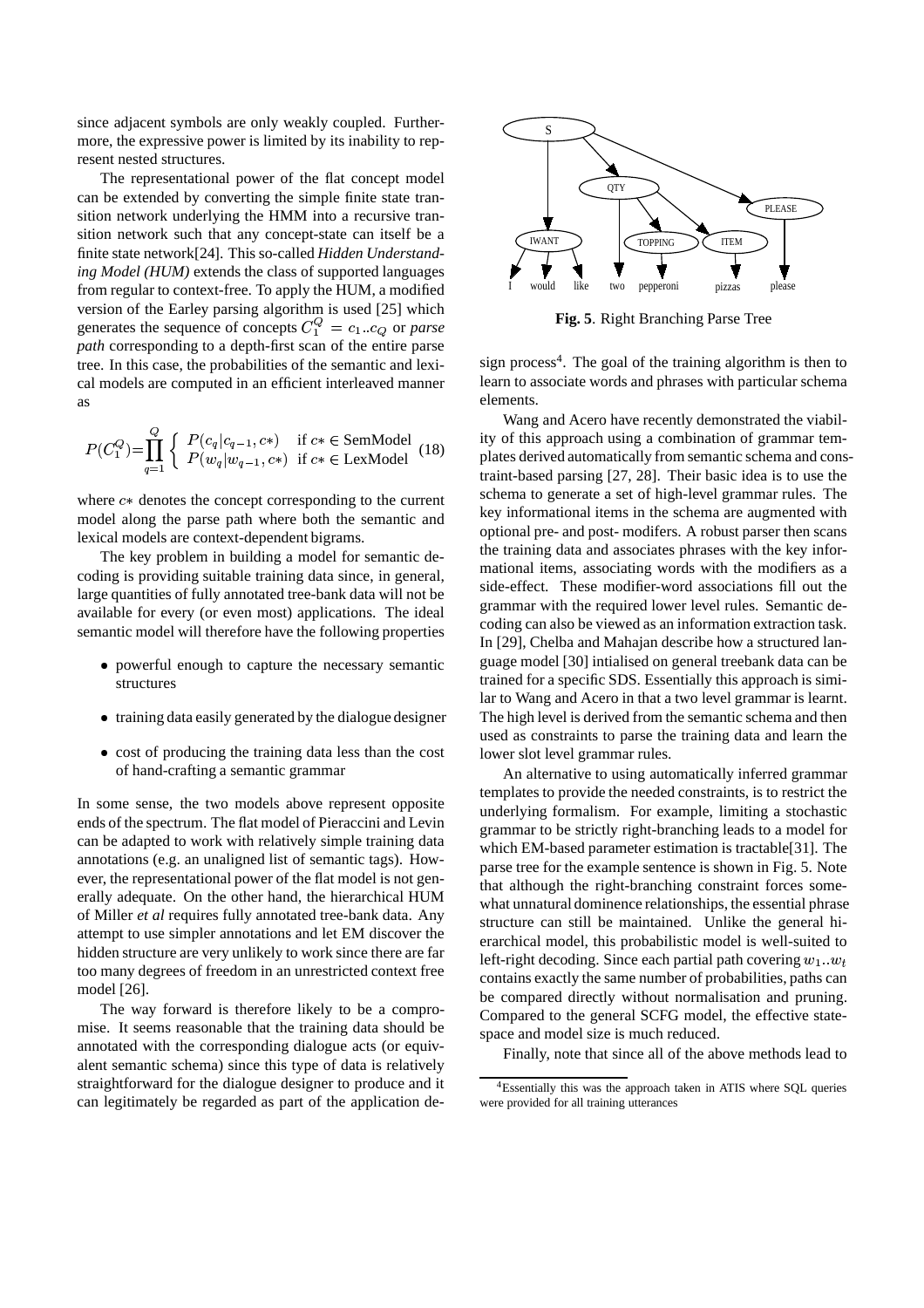

**Fig. 6**. Dialogue Act Detection using a Bayesian Network

models which can assign overall probabilities to interpretations of a word sequence, their extension to process lattices of alternative word sequences, as suggested in section 3, is relatively straightforward.

# **5. DIALOGUE ACT DETECTION**

The methods described in the previous section were focussed on solving equation 14, this section briefly discusses the solution of equation 15.

Assuming that there is a finite set  $A = \{a_1, \ldots, a_N\}$  of allowed dialogue acts and a finite set  $\mathcal{C} = \{c_1, ..., c_M\}$  of semantic concepts, the problem is essentially that of determining a mapping from a subset  $C \subset \mathcal{C}$  to a subset  $A \subset \mathcal{A}$ As such, a variety of solutions are possible. If  $A$  is limited to being a single dialogue act, then binary decision trees can be used in which the leaf nodes correspond to dialogue acts and each tree node q is labelled with a subset  $C_q \subset \mathcal{C}$  implying the question "Is any input concept  $c \in C_q$ ". Such a tree can easily be trained automatically from examples of actually occurring concept sets and the corresponding dialogue acts.

An alternative which provides a soft-classification and which allows detection of multiple dialogue acts uses Bayesian Networks (BNs) [32, 33]. In the approach developed by Meng and colleagues, one BN is defined for each possible dialogue act as shown in Fig.6. The conditional probabilities  $P(c_k|a_i)$  and the priors  $P(a_i)$  are learnt from training data. Given a set of input concepts (the evidence), then  $P(a_i|c_1, \ldots, c_M)$  is computed for each act  $a_i$ , and the most likely are selected as the decoded output. As shown by the dotted line in Fig.6, concepts are not all conditionally independent and performance can be improved by including between concept dependencies. In [34], an automatic method is proposed for learning the most significant dependencies based on minimum description length. Once the evidence has been entered into the network, the posterior concept probabilities can be computed. A concept which has a high posterior but which was not supplied in the evidence is probably needed information, and should be asked for. Similarly, a concept with low probability but which was in the evidence might be spurious, and it should be confirmed with the user. Thus, BNs used in this way can assist with mixed initiative dialogue management. [35, 36].

Finally, in this context the work of Bellegarda and Silverman should be mentioned[37]. They construct a matrix  $W = \{w_{ik}\}\$  which records the number of times that concept  $c_k$  occurred in an utterance conveying dialogue act  $a_i$ . They compute the SVD  $W = USV<sup>T</sup>$  and then at run-time they use  $U<sup>T</sup>$  to map input concept vectors into a much reduced subspace where a simple distance metric can be used to identify likely dialogue acts. In fact they include words rather than concepts in the input vectors and dispense with semantic decoding altogether giving an effective and robust technique for simple domains.

### **6. SPEECH GENERATION**

Generation is essentially the inverse of the understanding process described in section 3. Given the speech acts  $A_s$ and the embedded concepts  $C_s$  output by the dialogue manager, an acoustic signal  $\boldsymbol{X}_{o}$  is required which conveys the intended meaning to the user in the most natural possible way, i.e. we seek

$$
\arg\max_{\mathbf{X}_s} P(\mathbf{X}_o|A_s, C_s) =
$$

$$
\arg\max_{\mathbf{X}_s} \left\{ \sum_{W} P(\mathbf{X}_o|W) P(W|A_s, C_s) \right\} (19)
$$

Again decoding sequentially leads to

$$
\hat{W} = \underset{W}{\text{argmax}} \left\{ P(W|A_s, C_s) \right\} \tag{20}
$$

and

$$
\hat{\boldsymbol{X}}_{o} = \arg \max_{\boldsymbol{X}_{o}} \left\{ P(\boldsymbol{X}_{o} | \hat{W}) \right\} \tag{21}
$$

Equation 20 suggests that the domain specific models used in understanding (or a similar set trained on sample outputs rather than sample inputs) can be reused in "generation mode" to produce the most likely word sequence. However, the model  $P(W|C)$  used for understanding was designed to extract the key content words and ignore syntax. Thus, a generation model based on this would lead to outputs with unacceptable surface structure. The solution to this is to smooth equation 20 with a separate language model trained on a large amount of well-formed data. Since this model is only required to capture surface structure, a simple N-gram will suffice. Equation 20 then becomes

$$
\hat{W} = \underset{W}{\text{argmax}} \left\{ P(W|A_s, C_s) + \gamma \tilde{P}(W) \right\} \quad (22)
$$

where  $\gamma$  controls the weight placed on grammatical wellformedness. In practice, the two stage process illustrated in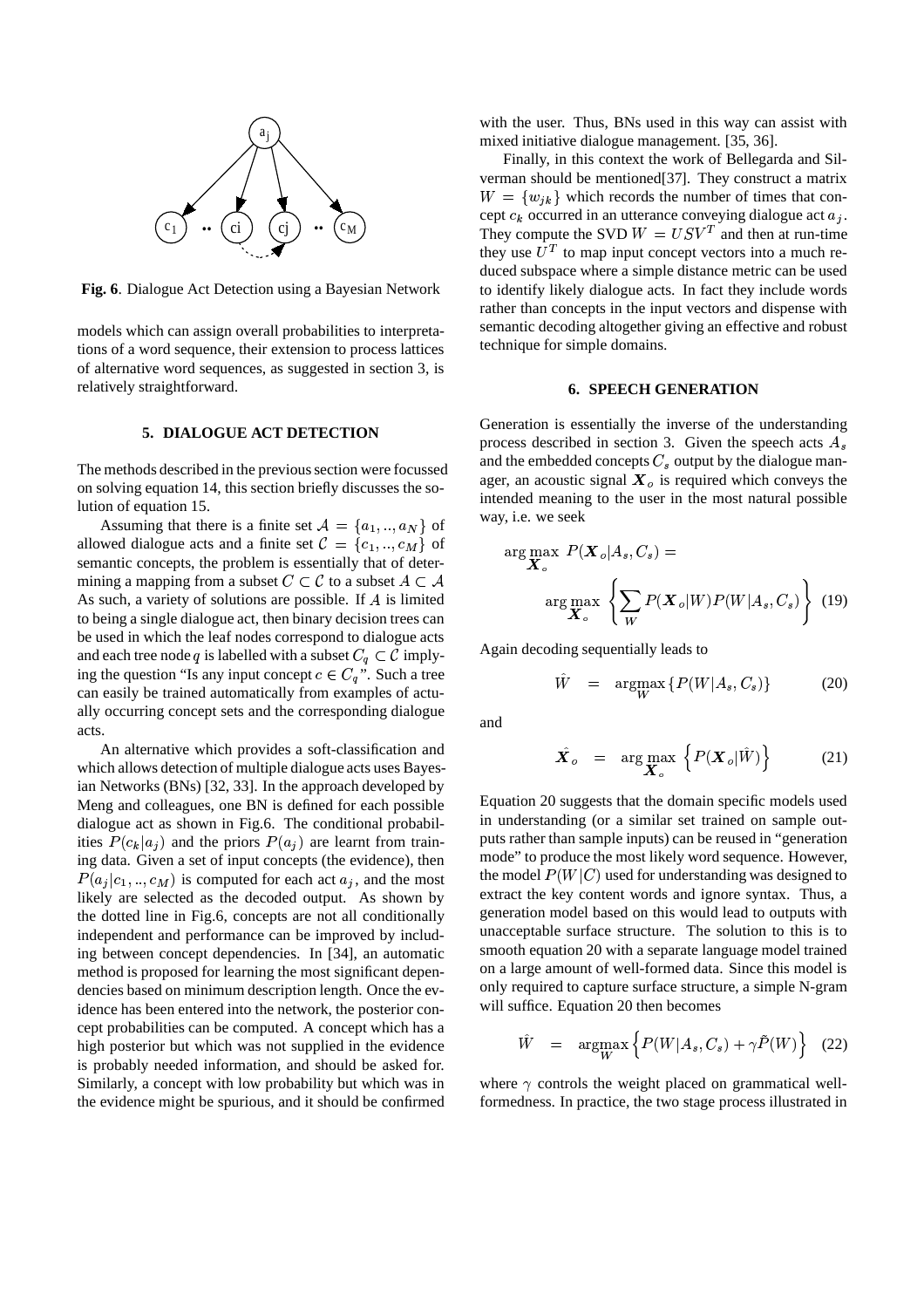

**Fig. 7**. A Statistical Generation Model

Fig. 7 is used to implement equation 22. First  $P(W|A_s, C_s)$ is used to generate a lattice of possible word sequences.  $P(W)$  is then used to select the most likely single sequence from the lattice. Language generation based on this *overgenerate and filter* paradigm was first proposed by Langekilde and Knight in a system called Nitrogen [38, 39]. They used a hand-crafted semantic template grammar as the generator and a bigram language model for the filter. Atomic concepts in the template grammar were expanded using a lexicon and morphological expansion was performed by rule. However, since the model is tolerant to over-generation, the rules can be kept very simple.

The lack of an explicit tree-based representation of syntax can work well in narrow domains, but wider coverage benefits from more general syntactic knowledge. In [40], a tree-based model is introduced based on the UPenn XTAG grammar. This is claimed to allow richer output forms including the ability to model long-range effects such as the separation of parts of a collocation through embedded adjuncts.

None of the above systems pay much attention to sentence planning. In [41], a sentence planner called SPoT is described which operates on the overgenerate and filter paradigm. In this case the generator takes as input primitive dialogue acts, and stochastically combines these using a set of built-in combination operators such as merge, conjoin, relative-clause, etc. The filter is trained on a corpus of sentences graded by human judges to rank the generator output based on a number of features, the features themselves being determined automatically from the human-ranked data. On evaluation, the plans selected by SPoT are found to be statistically indistinguishable from the best plan selected by human judges.

Turning finally to the generation of the acoustic signal, speech synthesis systems implement equation 21 in essentially the same way as above. They have a large database of phone models and they attempt to find an expansion of  $\hat{W}$  which meets various acoustic constraints. Most systems store the waveform segment corresponding to each phone model directly in the database making synthesis a trivial concatenation process [42]. Space precludes a detailed discussion of synthesis methods. However, within the theme of this paper, the work of Tokuda is noteworthy in that he has developed a system which uses HMMs directly as generators thus neatly implementing equation 21 directly [43].

#### **7. CONCLUSIONS**

This paper has attempted to provide a general statistical framework for spoken dialogue systems and a variety of on-going work has been described within that framework. There are clearly many hard problems to solve before this general holistic approach is ready for widespread deployment. However, the long-term pay-off is the ability to construct systems which are trainable from data, cheap to build, robust in operation and which can adapt their behaviour online.

### **8. REFERENCES**

- [1] E Levin and R Pieraccini, "A stochastic model of computerhuman interaction for learning dialogue strategies," in *Proc Eurospeech*, Rhodes,Greece, 1997, pp. 1883–1886.
- [2] E Levin, R Pieraccini, and W Eckert, "Using markov decision processes for learning dialogue strategies," in *Proc Int Conf Acoustics, Speech and Signal Processing*, Seattle,USA, 1998.
- [3] RS Sutton and AG Barto, *Reinforcement Learning: An Introduction*, Adaptive Computation and Machine Learning. MIT Press, Cambridge, Mass, 1998.
- [4] SJ Young, "Probabilistic methods in spoken dialogue systems," *Philosophical Transactions of the Royal Society (Series A)*, vol. 358, no. 1769, pp. 1389–1402, 2000.
- [5] CC White, "Partially observed markov decision processes: A survey," *Annals of Operations Research*, vol. 32, 1991.
- [6] LP Kaelbling, ML Littman, and AR Cassandra, "Planning and acting in partially observable stochastic domains," *Artificial Intelligence*, vol. 101, pp. 99–134, 1998.
- [7] MA Walker, JC Fromer, and S Narayanan, "Learning optimal dialogue strategies: A case study of a spoken dialogue agent for email.," in *Proceedings of ACL/COLING 98*, 1998.
- [8] S Singh, DJ Litman, M Kearns, and M Walker, "Optimizing dialogue management with reinforcement learning: Experiments with the njfun system," *Journal of Artificial Intelligence Research*, vol. to appear, 2002.
- [9] K Scheffler and SJ Young, "Corpus-based dialogue simulation for automatic strategy learning and evaluation," in *Proc NAACL-2001 Workshop on Adaptation in Dialogue Systems*, Pittsburgh, USA, 2001.
- [10] K Scheffler and SJ Young, "Automatic learning of dialogue strategy using dialogue simulation and reinforcement learning," in *HLT 2002*, San Diego, USA, 2002.
- [11] J Loch and S Singh, "Using eligibiliby traces to find the best memoryless policy in partially observable markov decision processes," in *15th In Conf on Machine Learning (ICML-98)*, 1998.